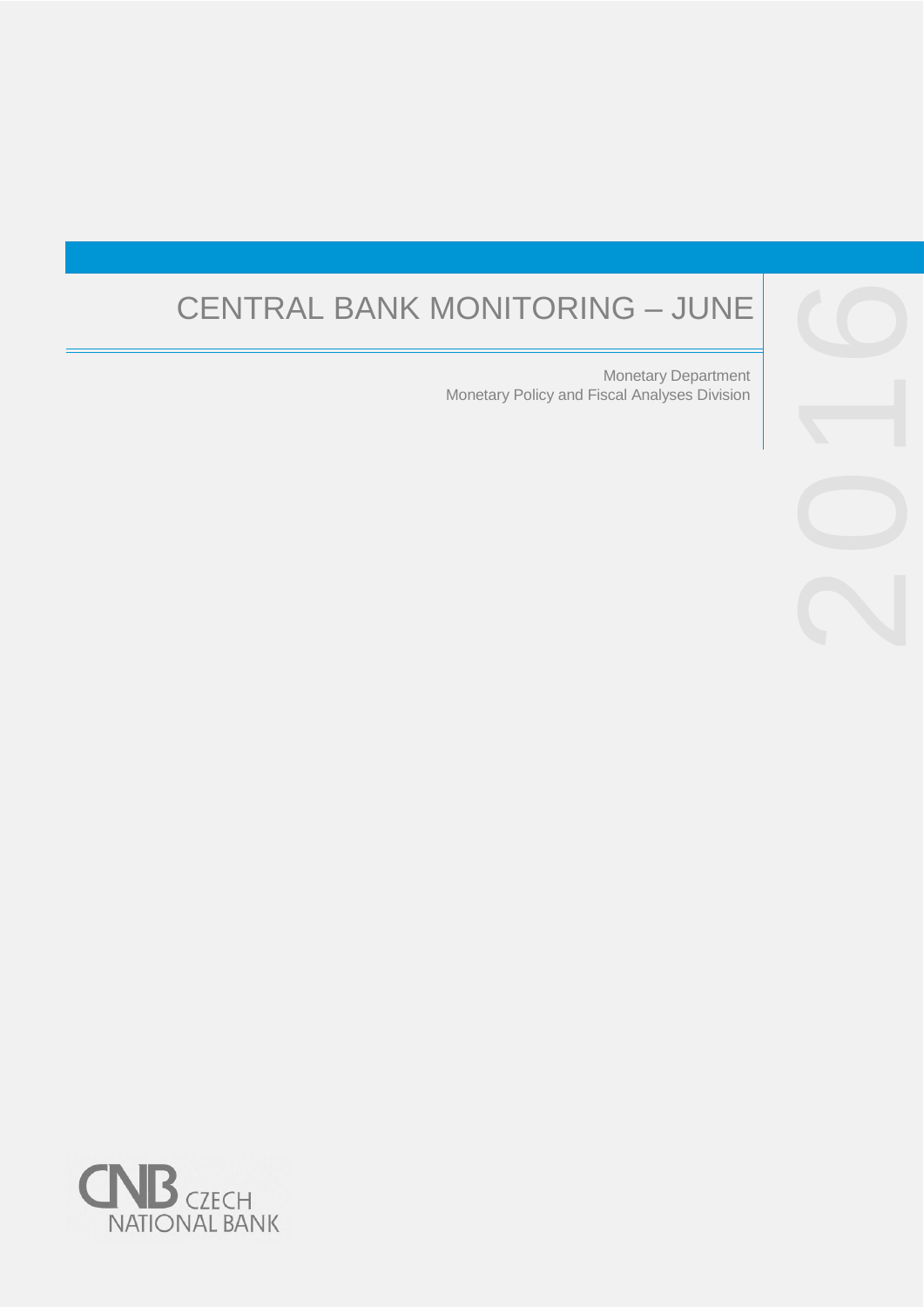#### **In this issue**

*The Fed departed from the prevailing monetary policy trend in the countries we monitor by starting to increase its rates back in December 2015, and at its next meeting in June it will decide whether to raise them further. A rate hike would reflect the good performance of the US economy. By contrast, a large proportion of European central banks are facing low or negative inflation, falling or low inflation expectations, and hence pressures to ease monetary policy further. Inflation is still being affected by low oil prices. The ECB kept its policy rates unchanged. As announced earlier, as from June it will implement unconventional measures, i.e. it will start to purchase corporate bonds and announce another series of targeted longerterm refinancing operations. The Hungarian central bank took advantage of the sufficient room in its key monetary policy rate and lowered it further. It also reduced the lower bound of its rate range, i.e. the deposit rate, into negative territory. Sweden's Riksbank decided to raise its government bond purchases. Several central banks are to hold meetings in June, and New Zealand's RBNZ may cut its policy rates. The other central banks monitored left their conventional and unconventional measures unchanged in the past period.* Spotlight *focuses on the significant economic risk of Brexit, i.e. Britain's potential departure from the EU. In our*  Selected Speech*, Riksbank Executive Board member Cecilia Skingsley summarises Sweden's one-year experience of using negative interest rates.*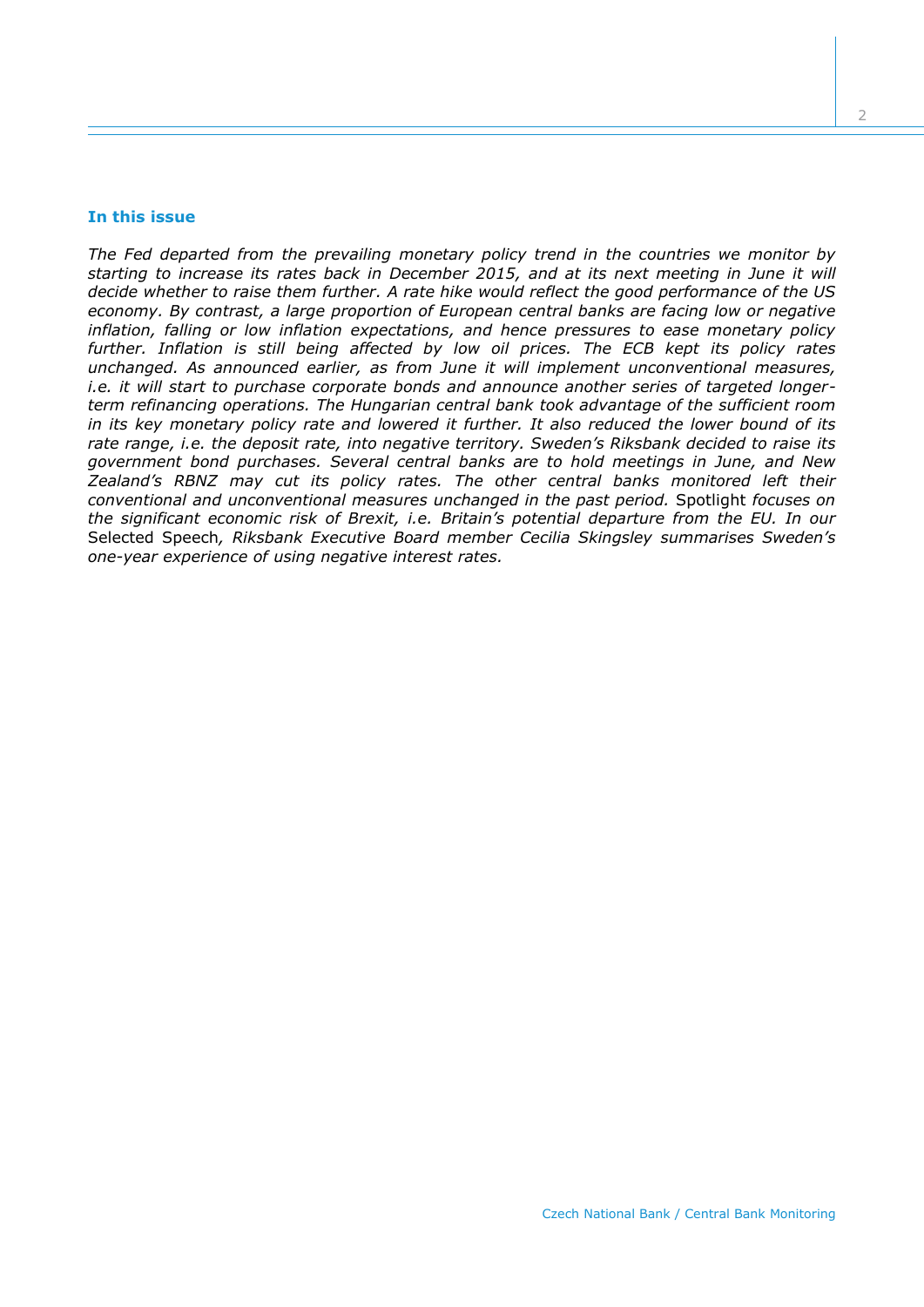# **1. LATEST MONETARY POLICY DEVELOPMENTS AT SELECTED CENTRAL BANKS**

## **Key central banks of the Euro-Atlantic area**

|                                                                                                                                                                                                                                                                                                                                                                                                                               | Euro area (ECB)                                  | <b>USA (Fed)</b>                                                                     | <b>United Kingdom (BoE)</b>                         |  |  |  |
|-------------------------------------------------------------------------------------------------------------------------------------------------------------------------------------------------------------------------------------------------------------------------------------------------------------------------------------------------------------------------------------------------------------------------------|--------------------------------------------------|--------------------------------------------------------------------------------------|-----------------------------------------------------|--|--|--|
| Inflation target                                                                                                                                                                                                                                                                                                                                                                                                              | $< 2\%$ <sup>1</sup>                             | $2\%^{2}$                                                                            | 2%                                                  |  |  |  |
| <b>MP</b> meetings<br>(rate changes)                                                                                                                                                                                                                                                                                                                                                                                          | 21 Apr (0.00)<br>2 Jun (0.00)                    | 15-16 Mar <sup>5</sup> (0.00)<br>26-27 Apr (0.00)                                    | 17 Mar (0.00)<br>14 Apr (0.00)<br>12 May (0.00)     |  |  |  |
| <b>Current basic rate</b>                                                                                                                                                                                                                                                                                                                                                                                                     | $0.00\%$ ; -0.40% <sup>3</sup>                   | $0.25 - 0.50\%$                                                                      | 0.50%                                               |  |  |  |
| <b>Latest inflation</b>                                                                                                                                                                                                                                                                                                                                                                                                       | $0.1\%$ (May 2016) <sup>4</sup>                  | 1.1% (Apr 2016)                                                                      | $0.3\%$ (Apr 2016)                                  |  |  |  |
| <b>Expected MP meetings</b>                                                                                                                                                                                                                                                                                                                                                                                                   | $21$ Jul<br>8 Sep                                | $14 - 15$ Jun <sup>5</sup><br>$26 - 27$ Jul                                          | $16$ Jun<br>$14$ Jul<br>4 Aug                       |  |  |  |
| Other expected events                                                                                                                                                                                                                                                                                                                                                                                                         | 8 Sep:<br>publication of forecast                | Jul 13: publication of Beige<br>Book; July: publication of<br>Monetary Policy Report | 4 Aug: publication of<br><b>Inflation Report</b>    |  |  |  |
| Expected rate movements <sup>6</sup>                                                                                                                                                                                                                                                                                                                                                                                          | $\rightarrow$                                    |                                                                                      |                                                     |  |  |  |
| <sup>1</sup> ECB definition of price stability "below, but close to 2%"; <sup>2</sup> January 2012 definition of inflation target; <sup>3</sup> deposit<br>rate; <sup>4</sup> flash estimate; <sup>5</sup> meeting associated with summary of FOMC economic forecasts and press conference given<br>by FOMC Chairman; <sup>6</sup> direction of expected change in rates in next three months taken from Consensus Forecasts. |                                                  |                                                                                      |                                                     |  |  |  |
| 1,00                                                                                                                                                                                                                                                                                                                                                                                                                          | Klíčové úrokové sazby                            | <b>Inflace</b><br>$\overline{2}$                                                     |                                                     |  |  |  |
| 0,75<br>0,50<br>0,25<br>0,00                                                                                                                                                                                                                                                                                                                                                                                                  |                                                  | $\mathbf{1}$<br>$\Omega$                                                             |                                                     |  |  |  |
| 6/15<br>8/15<br>USA                                                                                                                                                                                                                                                                                                                                                                                                           | 12/15<br>2/16<br>10/15<br>4/16<br>UK<br>eurozóna | 6/16<br>4/15<br>6/15<br>8/15<br><b>USA</b>                                           | 10/15<br>4/16<br>12/15<br>2/16<br>UK -<br>•eurozóna |  |  |  |

The **ECB** kept key interest rates unchanged at its April and June meetings; in June it confirmed that it expects them to remain at present or lower levels well past the horizon of its securities purchases. On 8 June, it will start buying corporate bonds under its corporate sector purchase programme, and starting on 22 June it will conduct a series of targeted four-year refinancing operations. The ECB also confirmed monthly bond purchases of EUR 80 billion until the end of March 2017, or beyond if necessary to hit the inflation target. The ECB expects GDP to increase by 1.6% this year and 1.7% in 2017 and 2018. Inflation will remain very low (0.2%) this year and rise to 1.3% in 2017 and 1.6% in 2018.

The **Fed** left interest rates in the range of 0.25%–0.50% in March and April. According to the Fed, the likelihood of a rate hike at the next meeting in June had increased, mainly because of strong labour market data, despite a slowdown in other economic indicators. However, the latest labour market data were less favourable (a drop in job positions according to the household survey) and, coupled with a slowdown in economic growth and uncertainty about the outcome of the referendum on the UK's membership in the EU, could delay the rate increase until the next meeting. Inflation will remain low in the near term and the Fed expects to attain the 2% target over the medium term.

The **BoE** left its key interest rate at 0.50% and maintained the size of securities holdings at GBP 375 billion. Inflation is low but positive; in April it stood at 0.3%. The BoE expects it to go up gradually as the effect of low energy and food prices fades over the next year. It forecasts that inflation will reach the target by mid-2018. GDP increased by 2.0% year on year in 2016 Q1 but decreased in quarter-on-quarter terms. The BoE expects it to fall in Q2 as well. This drop is associated, among other things, with uncertainty about the outcome of the EU referendum (see *Spotlight* for more details).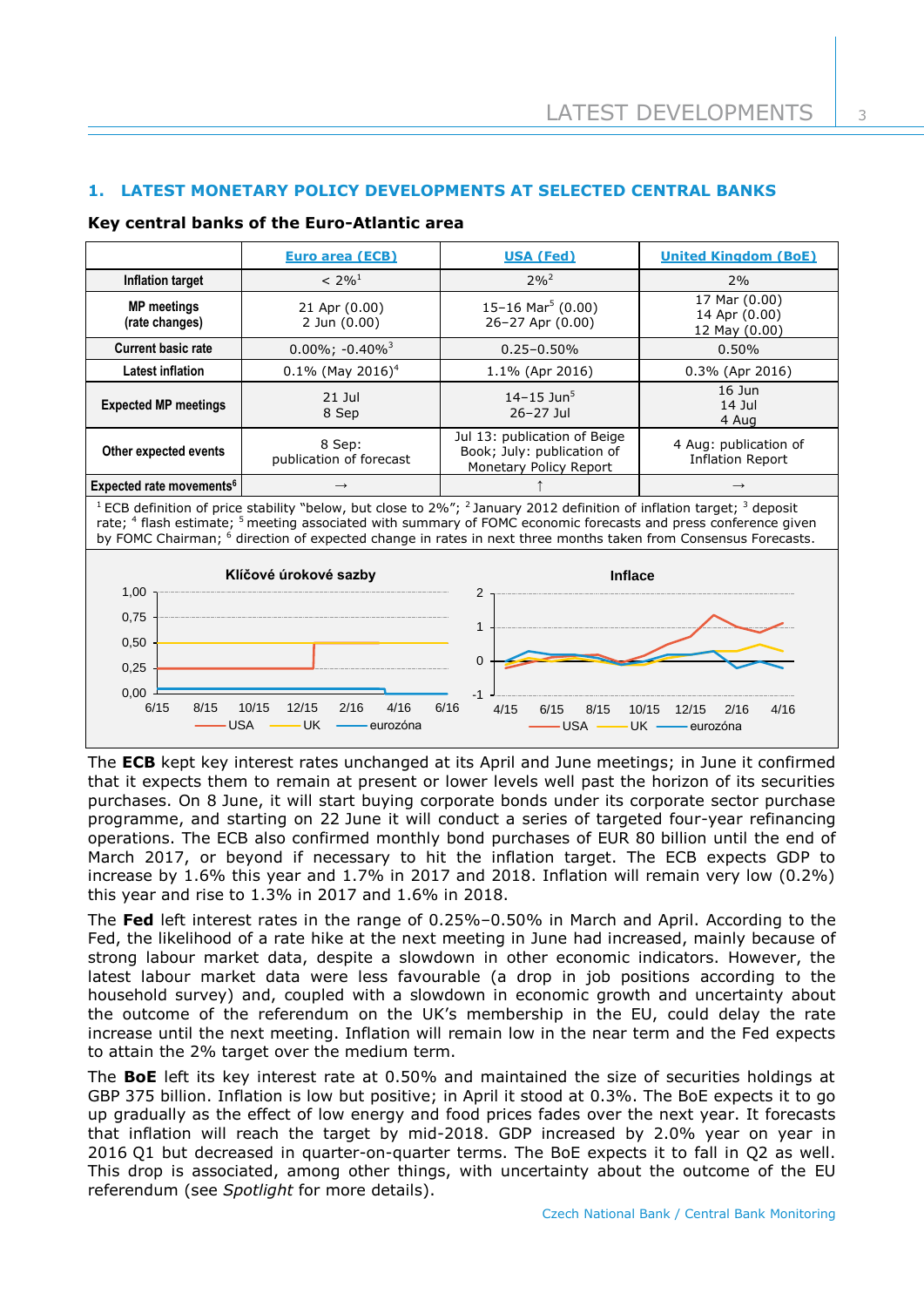|                                                                                                                  | <b>Sweden (Riksbank)</b>                             | <b>Hungary (MNB)</b>                                            | <b>Poland (NBP)</b>                                            |  |  |
|------------------------------------------------------------------------------------------------------------------|------------------------------------------------------|-----------------------------------------------------------------|----------------------------------------------------------------|--|--|
| Inflation target                                                                                                 | 2%                                                   | 3%                                                              | 2.5%                                                           |  |  |
| <b>MP</b> meetings<br>(rate changes)                                                                             | 20 Apr (0.00)                                        | 22 Mar (-0.15)<br>26 Apr (-0.15)<br>24 May (-0.15)              | $10-11$ Mar $(0.00)$<br>$5-6$ Apr $(0.00)$<br>12-13 May (0.00) |  |  |
| <b>Current basic rate</b>                                                                                        | $-0.50\%$ ; $-1.25\%$ <sup>2</sup>                   | $0.9\%$ ; $-0.05\%$ <sup>2</sup>                                | 1.50%                                                          |  |  |
| <b>Latest inflation</b>                                                                                          | 0.8% (Apr 2016)                                      | 0.2% (Apr 2016)                                                 | $-1.1\%$ (Apr 2016)                                            |  |  |
| <b>Expected MP meetings</b>                                                                                      | $5$ Jul<br>6 Sep                                     | $21$ Jun<br>$26$ Jul<br>23 Aug                                  | $7-8$ Jun<br>$5-6$ Jul<br>$6-7$ Sep                            |  |  |
| Other expected events                                                                                            | 6 Jul: publication of<br>Monetary Policy Report      | 23 Jun: publication of<br><b>Inflation Report</b>               | 13 Jun: publication of<br><b>Inflation Report</b>              |  |  |
| Expected rate movements <sup>1</sup>                                                                             | $\rightarrow$                                        | $\rightarrow$                                                   |                                                                |  |  |
| $1$ Direction of expected change in rates in next three months taken from Consensus Forecasts; $2$ deposit rate. |                                                      |                                                                 |                                                                |  |  |
| 2,00<br>1,50<br>1,00<br>0,50<br>0,00<br>$-0.50$<br>$-1,00$                                                       | Klíčové úrokové sazby                                | <b>Inflace</b><br>$\overline{2}$<br>1<br>$\Omega$<br>-1<br>$-2$ |                                                                |  |  |
| 6/15<br>8/15                                                                                                     | 4/16<br>10/15<br>12/15<br>2/16<br>SWE<br>-HUN<br>POL | 6/16<br>4/15<br>6/15<br>8/15<br><b>SWE</b>                      | 10/15<br>2/16<br>4/16<br>12/15<br>-HUN<br>POL                  |  |  |

## **Selected central banks of inflation-targeting EU countries**

The **Riksbank** left its key interest rate at -0.50% in April but decided to raise its government bond purchases by a further SEK 45 billion during 2016 H2 (to SEK 245 billion in total by the end of 2016). According to the Riksbank, this will mitigate the risk of the Swedish krona appreciating more quickly than forecasted and the risk of the upward trend in inflation halting. The Riksbank is ready to make monetary policy even more expansionary (by extending its government bond purchases and intervening in the foreign exchange market), even between monetary policy meetings (this power was delegated in early January – see the [March CBM\)](http://www.cnb.cz/miranda2/export/sites/www.cnb.cz/cs/menova_politika/monitoring_centralnich_bank/download/1601_mcb.pdf). According to the Riksbank, CPIF inflation will be 1.4% and CPI inflation 1.0% in 2016. Inflation is expected to hit the target in 2017 (CPI of 1.9% and CPIF of 2.0%).

The **MNB** cut its interest rate three times in the past three months, each time by 15 pp, taking the rate to an all-time low of 0.9%. In March, the MNB also cut its deposit rate to -0.05%, where it left it at the following meetings. According to a flash estimate, Hungarian economic growth slowed to 0.9% year on year in 2016 Q1 (from 3.2% the previous quarter). The MNB's expectations that this would be due partly to a drop in government investment (related to a decrease in drawdown of EU funds) and a simultaneous slowdown in industrial production materialised. By contrast, retail sales increased. The MNB expects growth to pick up again due to an increase in exports, growth in consumption and growth-supporting programmes. It expects inflation to remain well below the 3% target and only approach it at the end of 2017.

The **NBP** kept its interest rate unchanged at 1.50% in the spring. The robust 4% economic growth seen in 2015 Q4 slowed to 2.5% year on year in Q1, according to an estimate. The growth continues to be driven mainly by consumption, supported by a strong labour market. These main factors will continue to dominate in the rest of this year, with full-year growth of the Polish economy expected to reach 3.8%. Consumer price inflation and producer price inflation remain below zero and the NBP expects them to stay there in the coming quarters. Inflation expectations remain very low.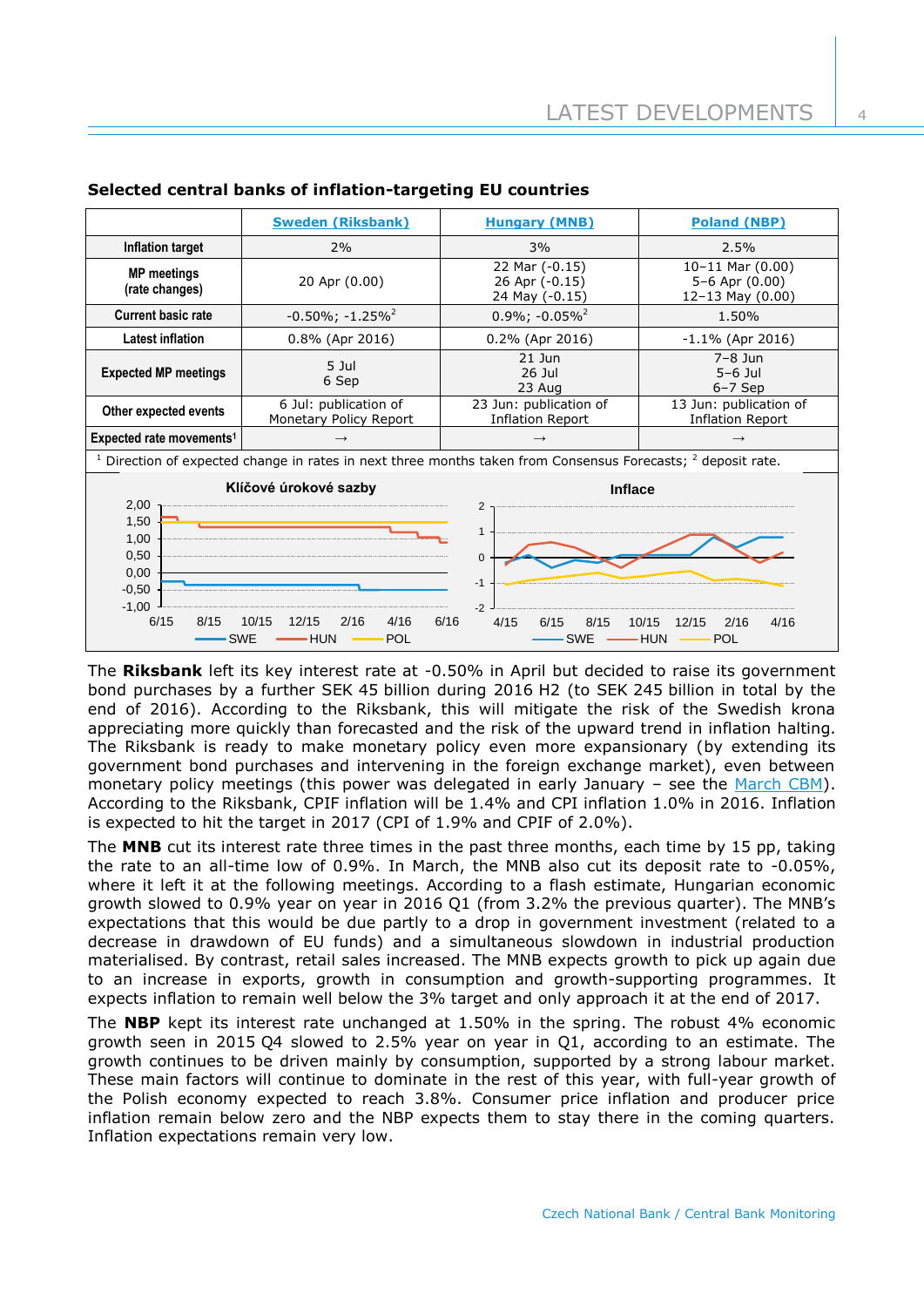4/15 6/15 8/15 10/15 12/15 2/16 4/16

NOR — CHE — NZL — CAN

5

|                                                                                                                                                                                                                                                                                                                          | <b>Norway (NB)</b>                           | <b>Switzerland (SNB)</b>                                                  | <b>New Zealand (RBNZ)</b>                             | <b>Canada (BoC)</b>                              |  |  |
|--------------------------------------------------------------------------------------------------------------------------------------------------------------------------------------------------------------------------------------------------------------------------------------------------------------------------|----------------------------------------------|---------------------------------------------------------------------------|-------------------------------------------------------|--------------------------------------------------|--|--|
| Inflation target                                                                                                                                                                                                                                                                                                         | 2.5%                                         | $0 - 2\%$                                                                 | 2%                                                    | 2%                                               |  |  |
| <b>MP</b> meetings<br>(rate changes)                                                                                                                                                                                                                                                                                     | 17 Mar (-0.25)<br>12 May (0.00)              | 17 Mar (0.00)                                                             | 28 Apr (0.00)                                         | 13 Apr (0.00)<br>25 May (0.00)                   |  |  |
| <b>Current basic rate</b>                                                                                                                                                                                                                                                                                                | $0.50\%;$<br>-0.50 reserve rate <sup>1</sup> | from $-1.25$ to $-0.25\%^2$ ;<br>$-0.75\%$ <sup>3</sup>                   | 2.25%                                                 | 0.5%                                             |  |  |
| <b>Latest inflation</b>                                                                                                                                                                                                                                                                                                  | 3.2% (Apr 2016)                              | $-0.4\%$ (Apr 2016)                                                       | $0.4\%$ (2016 Q1)                                     | 1.7% (Apr 2016)                                  |  |  |
| <b>Expected MP meetings</b>                                                                                                                                                                                                                                                                                              | 23 Jun<br>22 Sep                             | $16$ Jun<br>15 Sep                                                        | $9$ Jun<br>11 Aug                                     | $13$ Jul<br>7 Sep                                |  |  |
| Other expected events                                                                                                                                                                                                                                                                                                    | 23 Jun: publication of                       | 22 Jun: publication of<br>Monetary Policy Report   Monetary Policy Report | 9 Jun: publication of<br>Monetary Policy<br>Statement | 2 July: publication of<br>Monetary Policy Report |  |  |
| <b>Expected rate</b><br>movements <sup>4</sup>                                                                                                                                                                                                                                                                           |                                              |                                                                           |                                                       |                                                  |  |  |
| <sup>1</sup> Only on reserves exceeding quota; <sup>2</sup> chart displays centre of band; <sup>3</sup> negative sight deposit rate on account<br>balances held at SNB; 4 direction of expected change in rates in next three months taken from Consensus Forecasts<br>or, in the case of New Zealand, from RBNZ survey. |                                              |                                                                           |                                                       |                                                  |  |  |
|                                                                                                                                                                                                                                                                                                                          | Klíčové úrokové sazby                        | <b>Inflace</b>                                                            |                                                       |                                                  |  |  |
| 4<br>3<br>2<br>1<br>$\Omega$                                                                                                                                                                                                                                                                                             |                                              | 4<br>3<br>$\mathcal{P}$<br>$\Omega$<br>$-2$                               |                                                       |                                                  |  |  |

## **Other selected inflation-targeting countries**

6/15 8/15 10/15 12/15 2/16 4/16 6/16

 $-$ NOR  $-$ CHE  $-$ NZL  $-$ CAN

At its March meeting, the **NB** lowered its key interest rate by 0.25 pp to 0.50%, mainly because of weaker growth prospects for the Norwegian economy and an expected drop in inflation below the target. At its May meeting, the NB kept the rate unchanged, but Governor Øystein Olsen mentioned the possibility of a further cut and did not even rule out a reduction to negative values. Unemployment increased, particularly in oil regions. The NB expects a further rise in unemployment and lower wage growth in 2016. The countercyclical capital buffer rate of 1.5%, set in June 2015 and effective as from 30 June 2016, remains unchanged.

The **SNB** left the target range for its key monetary policy interest rate (3M LIBOR) at between -1.25% and -0.25%. The interest rate on sight deposits also remained unchanged at -0.75%. The negative rates and the SNB's willingness to intervene are serving to ease pressure on the overvalued franc. The SNB is projecting inflation of -0.8% for 2016 (compared with -0.5% in the December 2015 forecast), 0.1% for 2017 (compared with 0.3% in the December 2015 forecast) and 0.9% for 2018. Property price growth and mortgage volumes slowed, yet the imbalances on these markets persist. The SNB will assess the situation and take it into account in the countercyclical capital buffer rate.

The RBNZ left its key rate at 2.25% but [did not rule out](http://www.rbnz.govt.nz/news/2016/04/official-cash-rate-unchanged-at-2-25-percent) easing monetary policy further. Inflation is low and inflation expectations, especially short-term ones, declined. The property market in Auckland is showing signs of picking up again after a temporary cooling and house prices are rising in other regions of the country as well.

**The Bank of Canada** (**BoC**) left its key interest rate at 0.5%. Annual inflation reached 1.7% in April, nearing the target due to a rise in oil prices. The BoC expects inflation to stay slightly below the target this year. GDP growth was 2.4% in Q1 and is expected to slow in Q2 due to wildfires in Alberta. The BoC expects GDP to increase by 1.7% this year and 2.3% in 2017.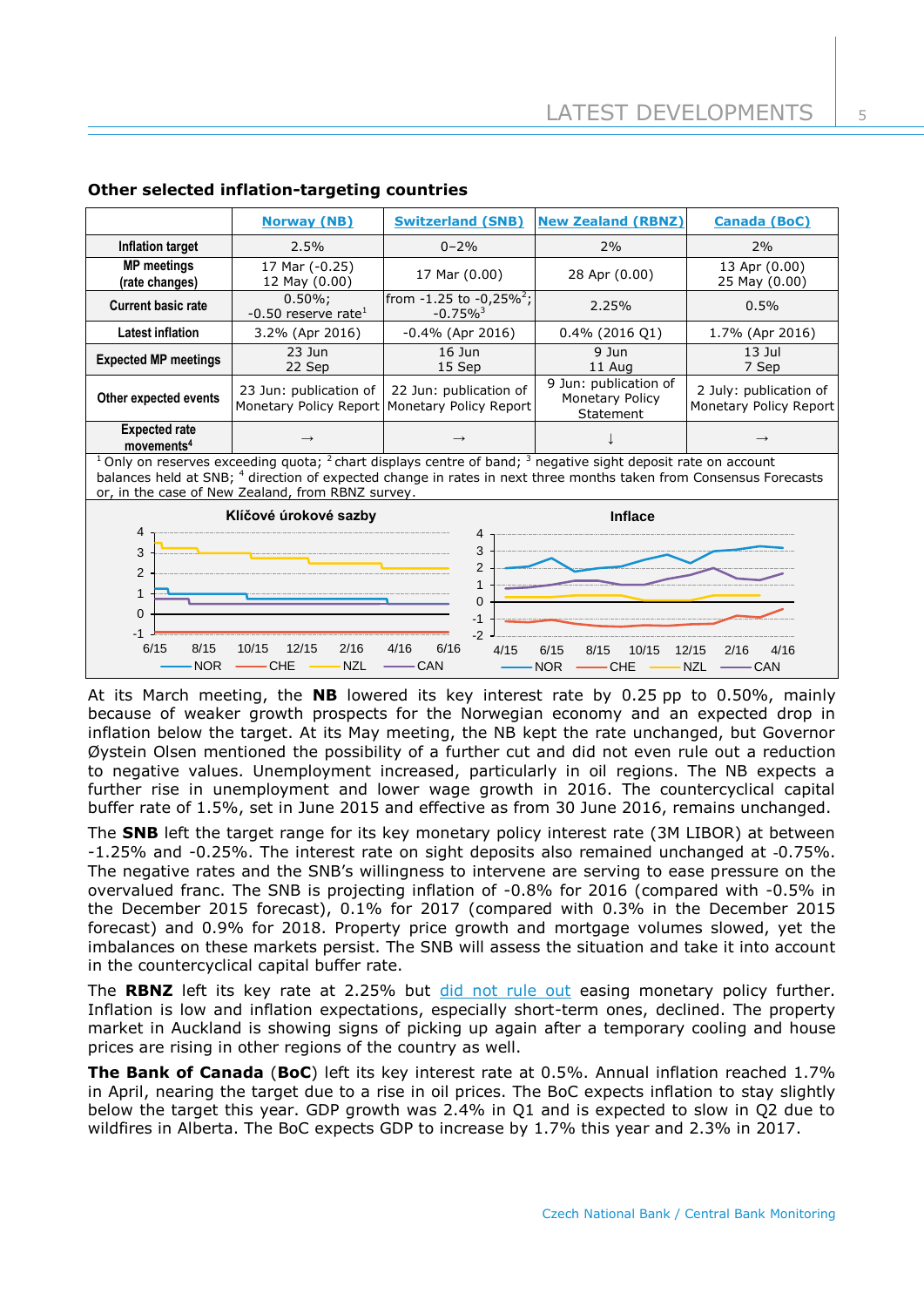6

# **2. NEWS**

# **[Bank of England to provide banks with additional liquidity around EU referendum](http://www.bankofengland.co.uk/publications/Pages/news/2016/039.aspx)**

The Bank of England (BoE) announced at the beginning of March that in the weeks around the approaching EU referendum (23 June) it will provide banks and other financial institutions with additional liquidity and offer three additional Indexed Long-Term Repo operations (ILTR) on 14, 21 and 28 June. The BoE is offering and will continue to offer liquidity through other standard facilities. It will continue to monitor market conditions carefully and keep its operations under review. At the May press conference, Governor Carney explained that by announcing the auctions months in advance the BoE wanted to avoid any misinterpretation that the auctions are a signal of potential stress in financial markets. (The current *Spotlight* focuses on the EU referendum.)

## **[Bank of England reduces number of monetary policy meetings](http://www.bankofengland.co.uk/publications/Pages/news/2016/051.aspx) to eight a year**

In line with its September 2015 announcement (see the [September CBM\)](http://www.cnb.cz/miranda2/export/sites/www.cnb.cz/en/monetary_policy/monitoring/download/1503_cbm.pdf), the BoE is reducing the number of its monetary policy meetings, as the Bank of England Bill [received](https://www.gov.uk/government/news/bank-of-england-and-financial-services-bill-given-royal-assent) Royal Assent in May. The [scheduled](http://www.bankofengland.co.uk/publications/Pages/news/2015/069.aspx) MPC meeting ending on 13 October 2016 will be dropped under the new arrangements. Starting in 2017, the MPC will have only eight scheduled meetings a year.

## **Riksbank and FSA discuss coordination in financial stability domain**

Representatives of the Riksbank, the Swedish regulator (Finansinspektionen, FSA) and the Swedish government responded to (among other things) the financial stability part of the expert evaluation of the Riksbank's monetary policy conducted by Marvin Goodfriend and Mervyn King (see the [March CBM](http://www.cnb.cz/miranda2/export/sites/www.cnb.cz/en/monetary_policy/monitoring/download/1601_cbm.pdf)). The Riksbank's representatives highlighted the need for a review of the current Swedish macroprudential policy framework. The General Council [proposes](http://www.riksbank.se/Documents/Remisser/2016/remiss_FiU_fullm_160414_eng.pdf) to analyse without delay the present division of responsibilities and coordination between the government, the FSA, the Swedish National Debt Office and the Riksbank in the field of financial stability. The Executive Board [considers](http://www.riksbank.se/Documents/Remisser/2016/remiss_FiU_160414_eng.pdf) that it is important that the area of financial stability is revised. However, as it will take a long time before an analysis is complete, the Executive Board suggests that the FSA should, without further delay, be given the legal powers and tools to be able to counteract financial stability risks. In his April [speech,](http://www.riksbank.se/en/Press-and-published/Speeches/2016/Ingves-Time-to-rethink---inside-the-head-of-a-central-bank-governor/) Riksbank Governor Stefan Ingves also stressed the importance of a complete rethink of Swedish macroprudential policy with its inefficiencies and vague mandates. The FSA [agrees](http://www.fi.se/Folder-EN/Startpage/Supervision/Miscellaneous/Listan/Consultation-response-regarding-Review-of-the-Riksbanks-Monetary-Policy-20102015-/) that it should be assigned more authorisations and tools, but it opposes the proposal that the FSA and the Riksbank should establish a joint committee for macroprudential policy and it suggests that the evaluation of macroprudential policy should be done at a later time. Swedish Minister for Financial Markets and Consumer Affairs and Deputy Minister for Finance Per Bolund [commented](http://www.centralbanking.com/central-banking/news/2457441/riksbank-fi-merger-not-on-the-table-swedish-minister) in May on the possibility of integrating macroprudential policy under the Riksbank (i.e. merging the Riksbank and the FSA) and said that the government was not actively considering this radical reform option.

# **Adam Glapinski named new NBP Governor**

Professor Adam Glapinski has been nominated by the Polish president to head the Polish central bank (NBP) for a six-year term starting on 11 June (for more information see the [March](http://www.cnb.cz/miranda2/export/sites/www.cnb.cz/en/monetary_policy/monitoring/download/1601_cbm.pdf)  [CBM\)](http://www.cnb.cz/miranda2/export/sites/www.cnb.cz/en/monetary_policy/monitoring/download/1601_cbm.pdf). The nomination has to be approved by the Polish parliament, but approval is widely expected as Professor Glapinski is linked to the ruling Law and Justice (PiS) party, which has a majority in both houses.

# **[ECB Annual Report raises concerns about some of MNB's activities](https://www.ecb.europa.eu/pub/pdf/annrep/ar2015en.pdf?51b9735eed394d1acf8eecf58bb0452e)**

The ECB in its [2015 Annual Report](https://www.ecb.europa.eu/pub/pdf/annrep/ar2015en.pdf?51b9735eed394d1acf8eecf58bb0452e) raised concerns about several programmes launched by the MNB which could be perceived as being potentially in conflict with the monetary financing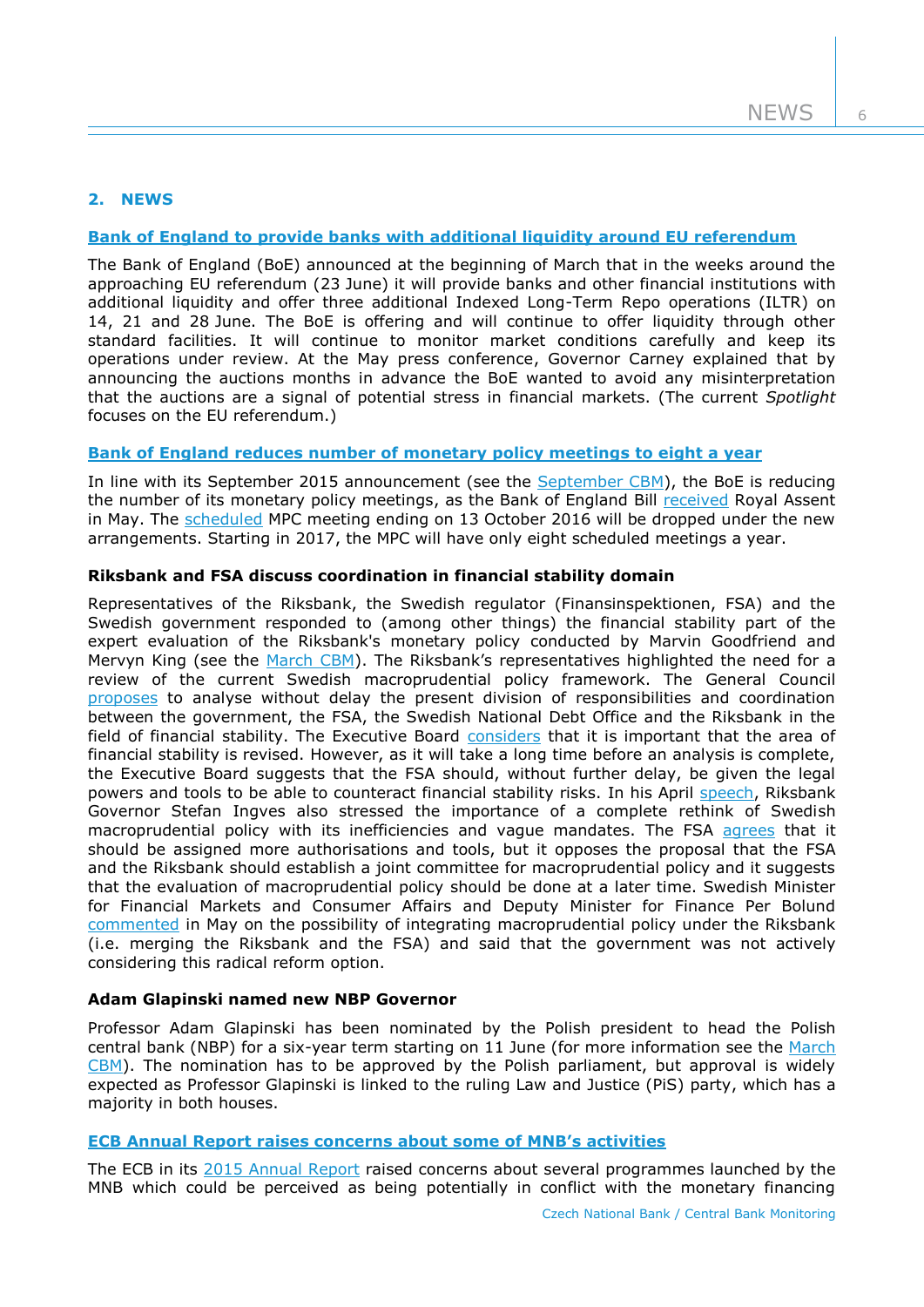7

prohibition. In the field of monetary policy, the MNB changed several of its monetary policy instruments to support its self-financing programme aimed at encouraging banks to shift from depositing liquidity at the central bank to purchasing government securities, and therefore at reducing the nation's reliance on foreign financing of government debt (see the [March CBM\)](http://www.cnb.cz/miranda2/export/sites/www.cnb.cz/en/monetary_policy/monitoring/download/1601_cbm.pdf). The ECB sees some of the changes as a means of circumventing the prohibition of privileged access (Article 124 of the Treaty on the Functioning of the EU) and has invited the MNB to review these operations. Outside monetary policy, the programmes seen as problematic by the ECB include the MNB's real estate investment purchases, its programme to promote financial literacy run through a network of six foundations, its programme of purchases of Hungarian artworks and its purchase of majority ownership of the Budapest Stock Exchange. The ECB sees this purchase as giving rise to monetary financing concerns, as the MNB used central bank resources to support an economic policy goal that is typically seen as a government competence.

# **[Norwegian government withdraws money from oil fund managed by NB for first time](https://www.nbim.no/en/transparency/news-list/2016/negative-returns-in-the-first-quarter/)**

In a press release on its 2016 Q1 Quarterly Report, Norges Bank (NB), which manages the Government Pension Fund Global (GPFG, the "oil fund") on behalf of the Norwegian Ministry of Finance, stated that the Norwegian government had for the first time in history withdrawn more money from the fund than it had transferred into it from petroleum revenue. The net withdrawals amounted to NOK 24.7 billion in the first quarter of this year. According to the "fiscal (budgetary) rule", on average, the government's spending of oil revenue must not exceed the expected real return on the GPFG, estimated at 4% per year. The GPFG's market value is currently NOK 7.1 trillion, invested in equities, fixed-income investments and real estate outside Norway.

# **[Governor Olson stays on as Governor of Norges Bank](http://www.norges-bank.no/en/Published/Press-releases/2016/2016-05-27-Press-release/)**

The Norwegian government announced at the end of May that Øystein Olsen will be reappointed Governor of Norges Bank for a second six-year term from January 2017, winning against six other applicants. Olsen, governor of the NB since January 2011, said that he looked forward to a new term and to solving important tasks within the central bank's core areas.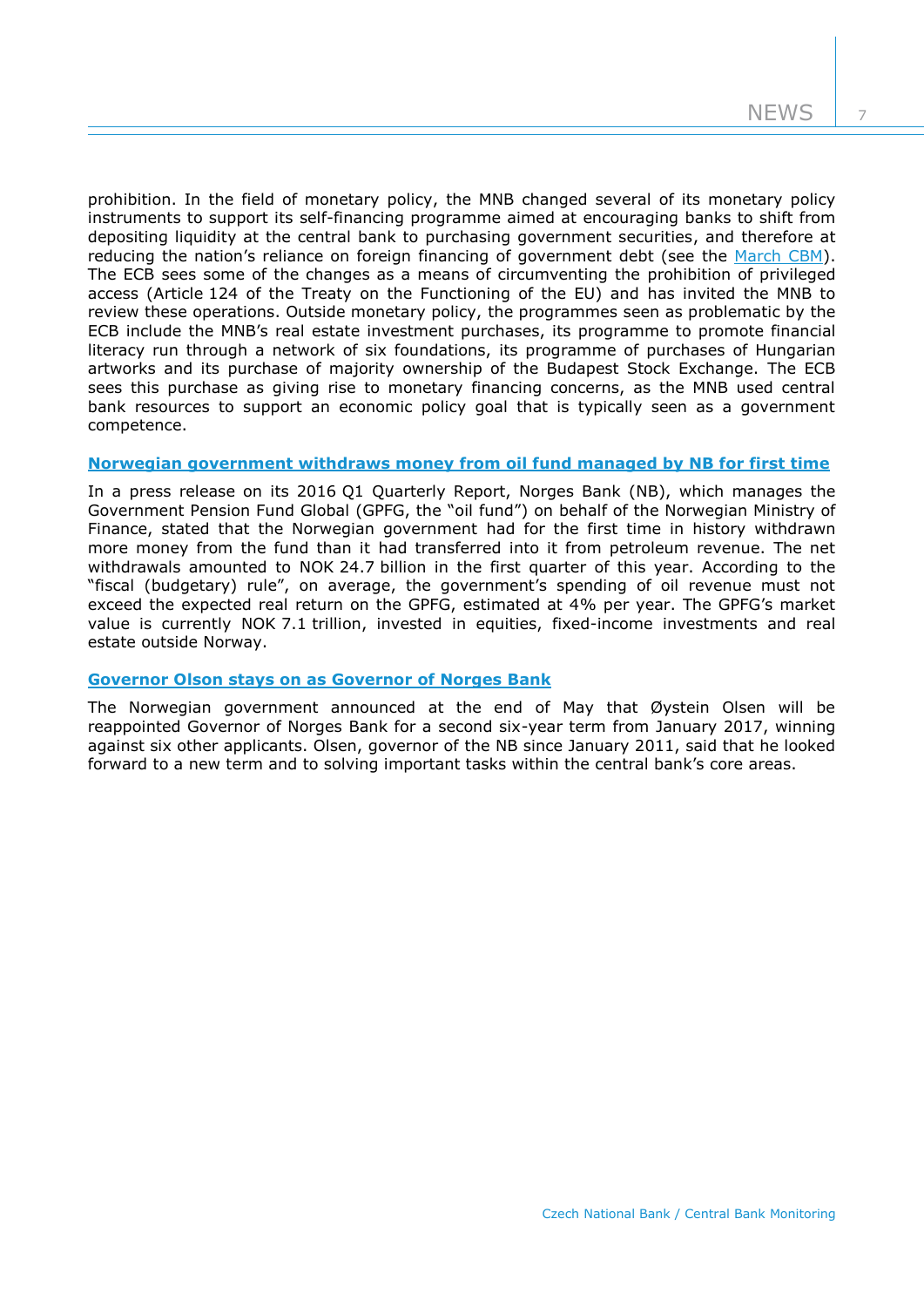8

## **3. SPOTLIGHT: THE IMPACTS OF BREXIT AS FORESEEN BY THE BANK OF ENGLAND AND OTHERS**

*On 23 June 2016, the people of Britain will decide in a referendum on whether or not the UK will remain a member of the EU. A decision to leave ("Brexit") would have major political and economic repercussions. However, the referendum has been having effects ever since it was announced in February. These include growing uncertainty among economic agents about future economic and political conditions, because if the UK decides to leave the EU it will have to renegotiate its trading relations with many of its major partners. The uncertainty among economic agents has also been sensed by the Bank of England (BoE), which is aware of the unreliability of the currently collected data relevant to its monetary policy decision-making. Given the seriousness and irrevocability of the potential decision to withdraw from the EU, the bank has decided to contribute its expertise as an independent authority. In October 2015, it issued an extensive publication about the effects of EU membership on the BoE's objectives. At its meetings, the BoE is commenting with increasing emphasis not only on the currently observed impacts of the referendum, but also on the potential impacts of Brexit on the UK economy. Like many other major institutions, it is warning of negative consequences, and it has been criticised by Brexit supporters for doing so. Even if the British vote to leave, the BoE stands ready to pursue its objectives in accordance with its mandate.*

*This article summarises why the EU referendum was announced in the UK, what consequences Brexit would have according to major institutions, and how the BoE stands on EU membership.*

## **History leading up to the Brexit vote – why and how**

 $\overline{a}$ 

The relationship between the UK and the EU has never been overly warm. In the 1950s, the countries of the nascent European Coal and Steel Community were relatively insignificant trading partners for the UK (accounting for just 10% of British exports). The UK did not join the subsequent negotiations to establish the European Economic Community (EEC), as it regarded the Commonwealth as more significant; moreover, it saw the EEC as a threat to its sovereignty. The UK initiated the establishment of the European Free Trade Association (EFTA) in 1960 as a counterbalance to the EEC. Although the UK applied to join the EEC in 1961, its entry was vetoed twice by France, so it did not become an EEC member until 1973 (when it simultaneously ceased to be an EFTA member). Its trade with EEC countries then surged.

The first EEC membership referendum was held back in 1975, based on the efforts of the governing party to negotiate better membership terms (67% of the electorate voted in favour of staying). The UK's fight for a reduction in contributions to the European budget started in 1979. The UK rebate entered into effect in 1984 and still applies. At the same time, however, the UK has strived constantly to improve the functioning of the common European market while seeking to maintain its competences in areas such as the currency and border controls (it has not adopted the euro and it is not a Schengen country).

After 2004, Britain saw a rise in Euroscepticism spearheaded by UKIP (the UK Independence Party). The party came second in the 2009 European Parliamentary election (and even won the 2014 one). Fearing a loss of votes, some Eurosceptic members of the Conservative Party of current Prime Minister David Cameron began to pressure their leader into taking a firmer stance on the EU. In 2011, the UK Parliament passed an EU Act (the European Union Act  $2011$ ).<sup>1</sup> Cameron announced in January 2013 that if he and the Conservative Party were to win the 2015 election, he would negotiate better membership terms with the EU and let the British

 $1$  Under this Act, a referendum has to be held on any change in European treaties that would imply a transfer of powers from the UK level to the EU level. However, as no European treaty has been amended, the Act might seem insufficient to the Eurosceptics.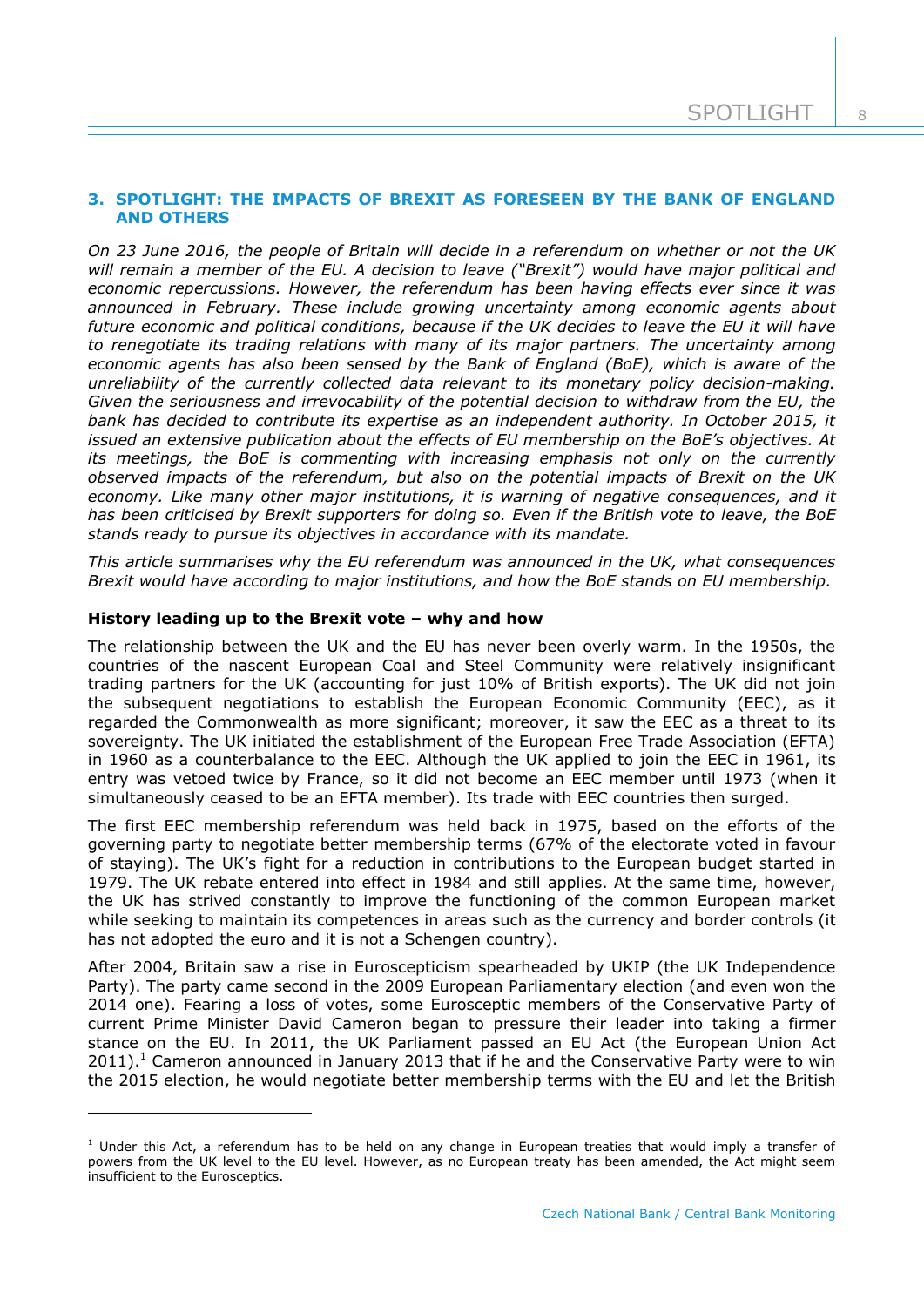$\overline{Q}$ 

public vote on the deal in a referendum. After the Conservatives scored an unexpected victory in 2015, action had to be taken.

In February 2016, Cameron struck a deal with the EU containing broadly the following economic provisions: (i) the EU acknowledged that EU Member States may have more than one currency; (ii) the euro area will not prevent the further development of a single market of all EU Member States, and non-euro-area states will not prevent deeper integration of the euro area; (iii) the UK (and other non-euro area countries) will be entitled to challenge any euro area decision with which it does not agree at an EU-wide summit; and (iv) the UK will not have to move towards further integration and will be able to apply its own rules for the regulation of the UK financial system. Under these conditions, a UK referendum on whether or not to remain in the EU was subsequently announced for 23 June 2016.

Sentiment towards the EU in Britain is more sceptical today than it was when Cameron started to talk about a referendum. The economic problems in many euro area countries and the refugee crisis have increased the British public's Eurosceptic views, and the voices for and against staying in the EU are now fairly balanced.

## **Brexit – possible impacts**

In this situation, a number of prominent institutions have started to publish analyses of the likely economic impacts of potential Brexit. They include the Organisation for Economic Cooperation and Developments [\(OECD](http://www.oecd.org/economy/The-Economic-consequences-of-Brexit-27-april-2016.pdf) – impacts on the UK and the EU), HM Treasury [\(short](https://www.gov.uk/government/uploads/system/uploads/attachment_data/file/524967/hm_treasury_analysis_the_immediate_economic_impact_of_leaving_the_eu_web.pdf)[term](https://www.gov.uk/government/uploads/system/uploads/attachment_data/file/524967/hm_treasury_analysis_the_immediate_economic_impact_of_leaving_the_eu_web.pdf) and [long-term](https://www.gov.uk/government/uploads/system/uploads/attachment_data/file/517415/treasury_analysis_economic_impact_of_eu_membership_web.pdf) impacts), the Centre for Economic Performance [\(CEP\)](http://cep.lse.ac.uk/pubs/download/brexit02.pdf), the London School of Economics (LSE) and the National Institute of Economic and Social Research [\(NIESR\)](http://www.niesr.ac.uk/eu-referendum-research-papers). All these studies agree on the basic premises that Brexit would cause a sharp fall in the pound and a slowdown of the economy, resulting, in turn, in higher inflation and lower GDP than if the UK were to remain a member of the EU. The mechanism of effect and the negative message about the economic impacts of Brexit are the same in all studies. However, given the many uncertainties surrounding Britain's possible exit from the EU, the analyses differ in their quantification of the impacts, as they use different modelling techniques (although most are based on the NiGEM model) and attach different weights to different assumptions.

The short-term economic impacts of Brexit stem from the fact that the UK economy would – at least over the next two years – be exposed to a combination of increased uncertainty about future relations with the EU and other countries and about domestic legislative conditions, a gradual closing of the UK to foreign trade and investment, and an unstable financial environment due to a riskier perceptions of the UK among foreign investors.

The long-term economic impacts of Brexit would be due mainly to the future arrangement of the relationship between the UK and the EU and related relationships with other countries. Most analysts agree on the following three models: (I) UK membership of the European Economic Area (EEA, i.e. like Norway); (ii) relations with the EU governed by bilateral commercial and institutional agreements (as in the case, for example, of Switzerland, Turkey and Canada); and (iii) membership of the World Trade Organisation (WTO) without any further special agreements with individual countries (as with Russia and Brazil, for example). Brexiters also talk about negotiating a special agreement preserving free trade with the EU and not containing any negative aspects for the UK. However, it is hard to imagine Britain achieving such a good deal given the significantly frostier atmosphere that would probably exist between EU countries and the UK after a Brexit decision.

The following table shows the most important estimated short-term and long-term impacts of Brexit, broken down by institution and by the type of agreement on the foreign and economic position of the UK.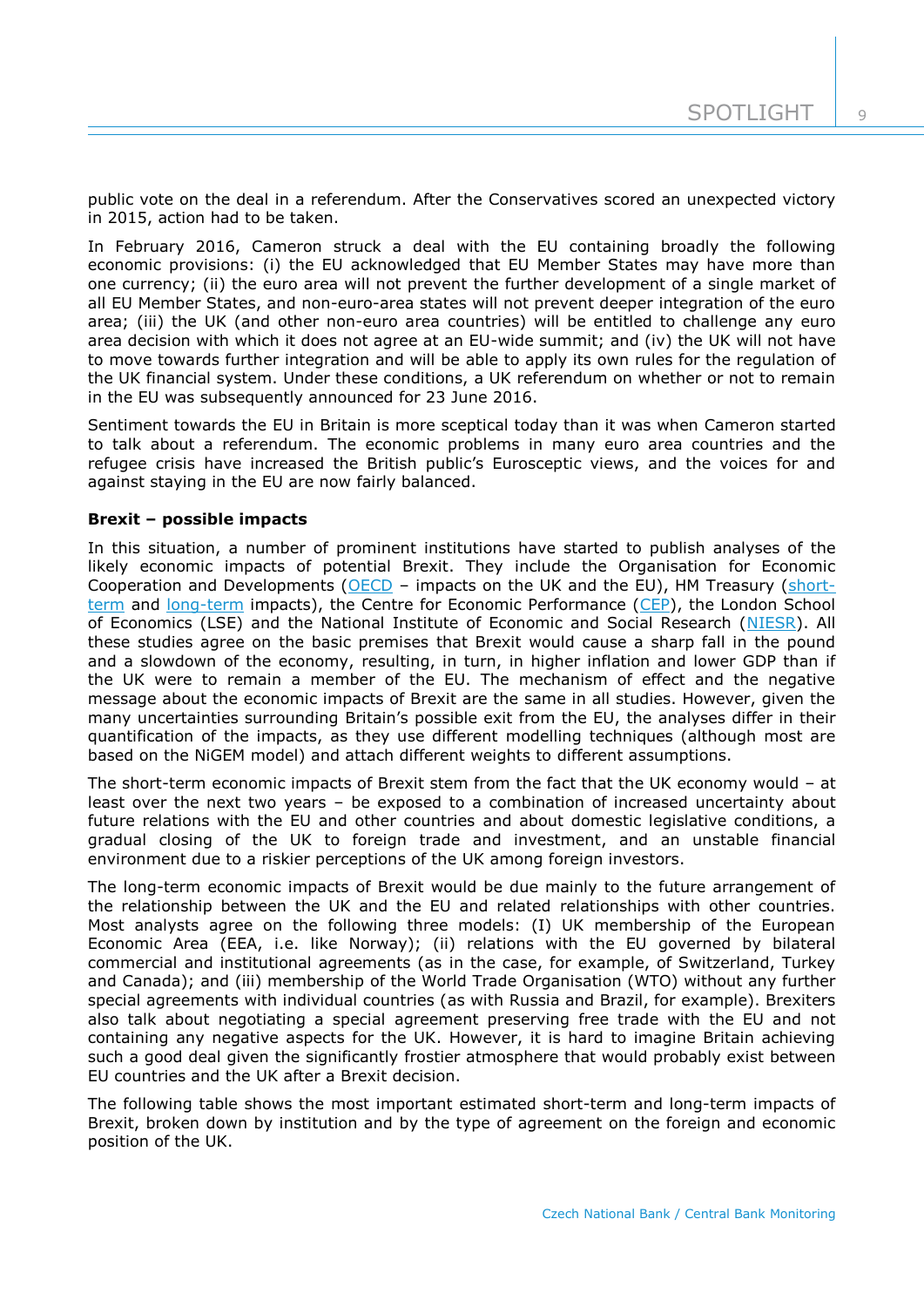| Short-term impacts (around 2020, UK Treasury 2018) |                             |                      |                |                                    |                         |                       |                         |                         |                       |
|----------------------------------------------------|-----------------------------|----------------------|----------------|------------------------------------|-------------------------|-----------------------|-------------------------|-------------------------|-----------------------|
|                                                    | <b>OECD</b>                 |                      | <b>CEP LSE</b> | <b>UK Treasury</b>                 |                         | <b>NIESR</b>          |                         |                         |                       |
|                                                    | WTO/bilateral<br>agreements | EEA                  | <b>WTO</b>     | all arrangements                   |                         | EEA                   | bilateral<br>agreements | <b>WTO</b>              |                       |
| GDP                                                | $-3.3%$                     | $-1.3%$              | $-2.6%$        | $-3.6\%$ to $+6.0\%$               |                         | $-1.9%$               | $-2.1%$                 | $-2.9%$                 |                       |
| Real wages                                         |                             |                      |                | $-2.8\%$ to $-4.0\%$               |                         | $-2.3%$               | $-2.6%$                 | $-4.2%$                 |                       |
| CPI inflation                                      |                             |                      |                | $+2.3\%$ to $+2.7\%$               |                         |                       |                         |                         |                       |
| Unemployment                                       | $+1.5%$                     |                      |                | $+1.6\%$ to $+2.4\%$               |                         |                       |                         |                         |                       |
| GBP exchange rate                                  | $-4\%$ to $+6\%$            |                      |                | -12% to -15%                       |                         | -20% (short-term)     |                         |                         |                       |
| Long-term impacts (around 2030)                    |                             |                      |                |                                    |                         |                       |                         |                         |                       |
|                                                    | <b>OECD</b>                 |                      | <b>CEPLSE</b>  | <b>NIESR</b><br><b>UK Treasury</b> |                         |                       |                         |                         |                       |
|                                                    | WTO/bilateral<br>agreements |                      | <b>EEA</b>     | <b>EEA</b>                         | bilateral<br>agreements | <b>WTO</b>            | EEA                     | bilateral<br>agreements | <b>WTO</b>            |
| GDP (mean)                                         | $-5.1%$                     |                      | $-7.9%$        | $-3.8%$                            | $-6.2%$                 | $-7.5%$               | $-1.8%$                 | $-2.1%$                 | $-3.2%$               |
| GDP range                                          | $-2.7%$ to<br>$-7.7%$       | $-6.3\%$ to $-9.5\%$ |                | $-3.4%$ to<br>$-4.3%$              | $-4.6%$ to<br>$-7.8%$   | $-5.4%$ to<br>$-9.5%$ | $-1.5%$ to<br>$-2.1%$   | $-1.9%$ to<br>$-2.3%$   | $-2.7%$<br>to $-3.7%$ |
| Real wages (mean)                                  |                             |                      |                |                                    |                         |                       | $-2.7%$                 | $-3.4%$                 | $-5.5%$               |
| Real wages (range)                                 |                             |                      |                |                                    |                         |                       | $-2.2%$ to<br>$-3.2%$   | $-3.1%$ to<br>$-3.8%$   | $-4.6%$<br>to $-6.3%$ |

Note: Differences compared to if the UK remains in the EU.

Besides describing these impacts and stating that Brexit would naturally also have consequences for other economies, the analytical studies contain a vast number of other warnings. For example, the NIESR warns that in the event of Brexit, the higher risk and uncertainty immediately after the referendum would cause the pound to fall by around 20%, setting off a wave of inflation pressures. According to the Treasury, if Britain were to leave the EU the UK economy would go into recession and the contraction in GDP would last four quarters. The IMF (through Christine Lagarde speaking at a [press conference](http://www.bloomberg.com/news/videos/2016-05-13/imf-says-brexit-has-global-implications-lagarde-speech-video) in London in early May) has warned that Brexit would cause equity markets to fall and property prices to go down and that panic among investors might trigger shock waves in the economy. According to the IMF, the UK's high debt and reliance on foreign financing would also make Brexit challenging for Britain. In an [analysis](https://www.thecityuk.com/assets/2016/Reports-PDF/Leaving-the-EU-Implications-for-the-UK-FS-sector.pdf) of the impacts of Brexit on the UK financial sector, PricewaterhouseCoopers has estimated that Brexit could result in the loss of 80,000–100,000 financial services jobs. All these analyses also agree that if Britain remains in the EU, its economy will grow, starting as early as the second half of this year.

# **The Bank of England's position on Brexit**

Like other prominent institutions, the Bank of England (BoE) is addressing the issue of the UK's membership of the EU. It has not published a quantification of the impacts of Brexit, but in October 2015 it contributed to the debate by issuing a [document](http://www.bankofengland.co.uk/publications/Documents/speeches/2015/euboe211015.pdf) exploring the extent to which Britain's EU membership influences the BoE's ability to fulfil its mandate to maintain monetary and financial stability. It concluded that EU membership does not prevent it from achieving monetary stability, as a floating exchange rate and independent monetary policy enable it to absorb shocks. However, the BoE said that the size and complexity of the UK financial system made the pursuit of financial stability under the terms of EU membership much more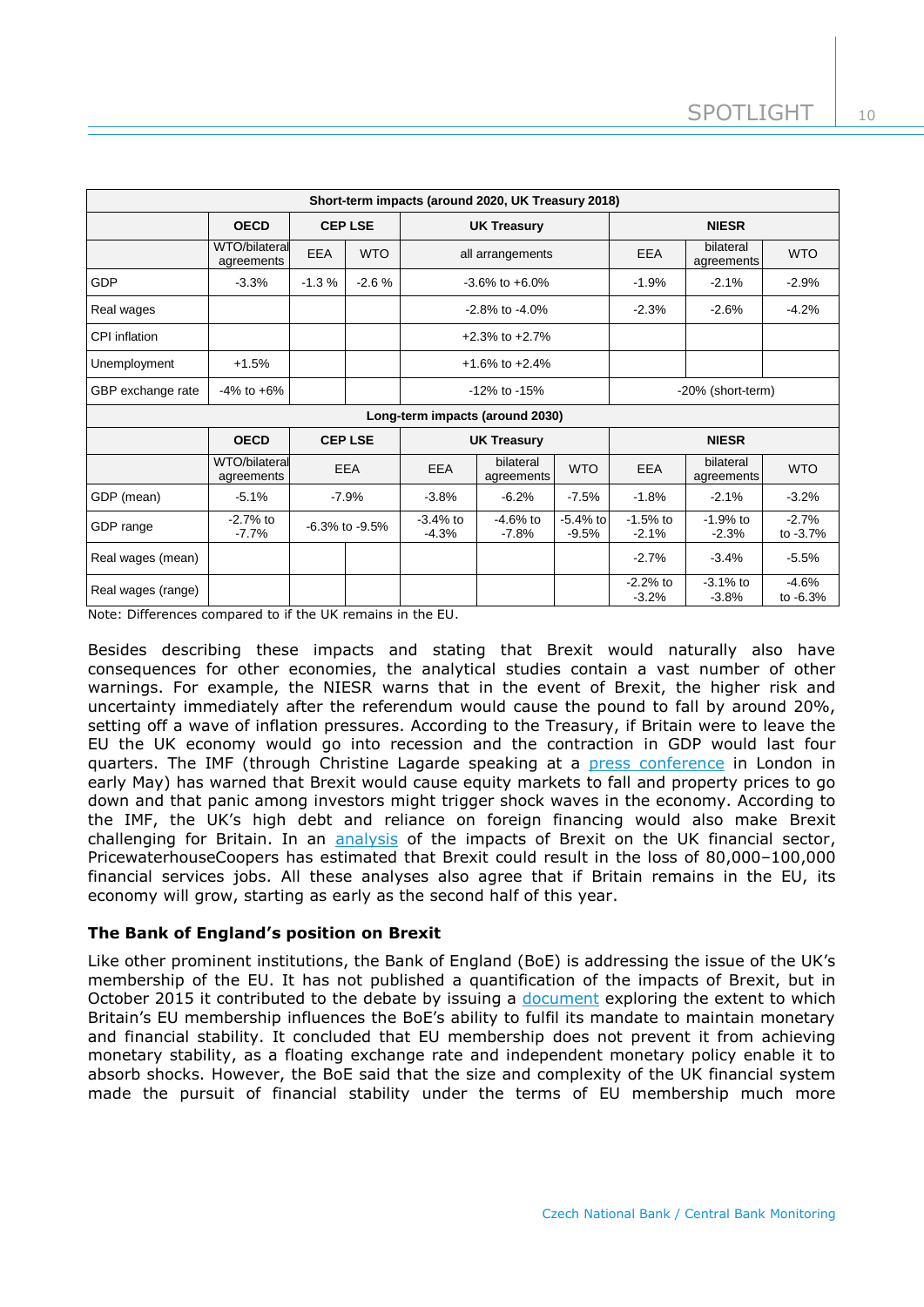challenging.<sup>2</sup> With regard to the processes going on in the EU, the BoE emphasised the need to ensure that the further deepening of integration in the euro area does not impair the BoE's ability to maintain domestic financial stability and the need to preserve clear principles to safeguard the interests of non-euro-area countries in the course of the future integration of the euro area and the development of the EU regulatory framework. This principle also figured in the negotiations between Prime Minister Cameron and the EU.

The BoE stated that, to the extent it increases economic and financial openness, EU membership reinforces the dynamism of the UK economy. However, high openness exposes the UK economy to economic and financial shocks from overseas. This was apparent during the euro area crisis. The BoE therefore emphasised that deepening the integration of the euro area and increasing its financial and economic stability were in Britain's interest as well.

At the meetings of its Monetary Policy Committee (MPC) and Financial Policy Committee (FPC) held since the referendum was announced, the BoE has gradually revised its assessment of the situation, which has been characterised by increasing uncertainty surrounding the June referendum. The BoE says this uncertainty is causing sterling to weaken and the economy to slow, affecting decision-making by economic agents and entering the central bank's monetary policy decision-making, as it is making economic data less reliable. As early as March, the BoE declared this uncertainty to be the biggest risk to domestic financial stability.

At these meetings the BoE has gradually started to discuss the potential impacts of a Brexit decision on economic variables and monetary policy decisions. According to the BoE, Brexit would change the outlooks for GDP and inflation, as it would probably cause a fall in aggregate demand and supply and a sharp depreciation of sterling, to which monetary policy would have to adapt. The BoE would be in a position of having to balance between stabilising inflation, supporting economic growth and reducing unemployment. The BoE has also warned that the Brexit effect would spill over to the euro area.

The negative message of the most recent analyses was underscored by Governor Carney at a subsequent press conference, at which, when quizzed by journalists, he conceded that Brexit might cause a technical recession in the UK (i.e. a fall in GDP in at least two consecutive quarters).

# **The BoE versus the Brexiters**

-

Following Carney's mention of a possible recession, Brexit supporters<sup>3</sup> accused the governor and the central bank of meddling in politics, breaching the principle of independence, destabilising the financial markets and even causing a potential recession. There were even calls for Carney to resign. However, Iain Duncan Smith [stated ironically](http://www.ft.com/intl/cms/s/0/54c975cc-1831-11e6-b197-a4af20d5575e.html?siteedition=uk#axzz49B76g9en) that most BoE forecasts never materialise anyway.

In a subsequent [interview](http://www.bbc.com/news/business-36295721) for the BBC (on 15 May), Carney rejected the view that he had breached the principle of central bank independence by warning of Brexit-related risks. He said he had a responsibility to explain the risks, as ignoring a risk was not to reduce it. He added that he had not told voters how to vote in the referendum.

 $<sup>2</sup>$  Although the UK's institutional framework for financial stability was substantially reformed after the global financial</sup> crisis to take account of the size, importance and openness of the UK financial sector, the BoE believes that highquality institutions are not enough. Domestic stability also depends on high-quality regulation and supervision of the foreign financial institutions operating in the UK. Institutions from EU countries are supervised under single European legislation that the BoE was heavily involved in creating, but national regulators also need to have the requisite tools and the flexibility to apply them. The BMA believes this may be more of a challenge in the EU, as there is a movement away from setting minimum standards at EU and euro-area level in favour of "maximum harmonisation".

<sup>&</sup>lt;sup>3</sup> For example, former Ministers Lord Lamont and Iain Duncan Smith, Treasury Select Committee member Jacob Rees-Mogg and Minister Andrea Leadsom.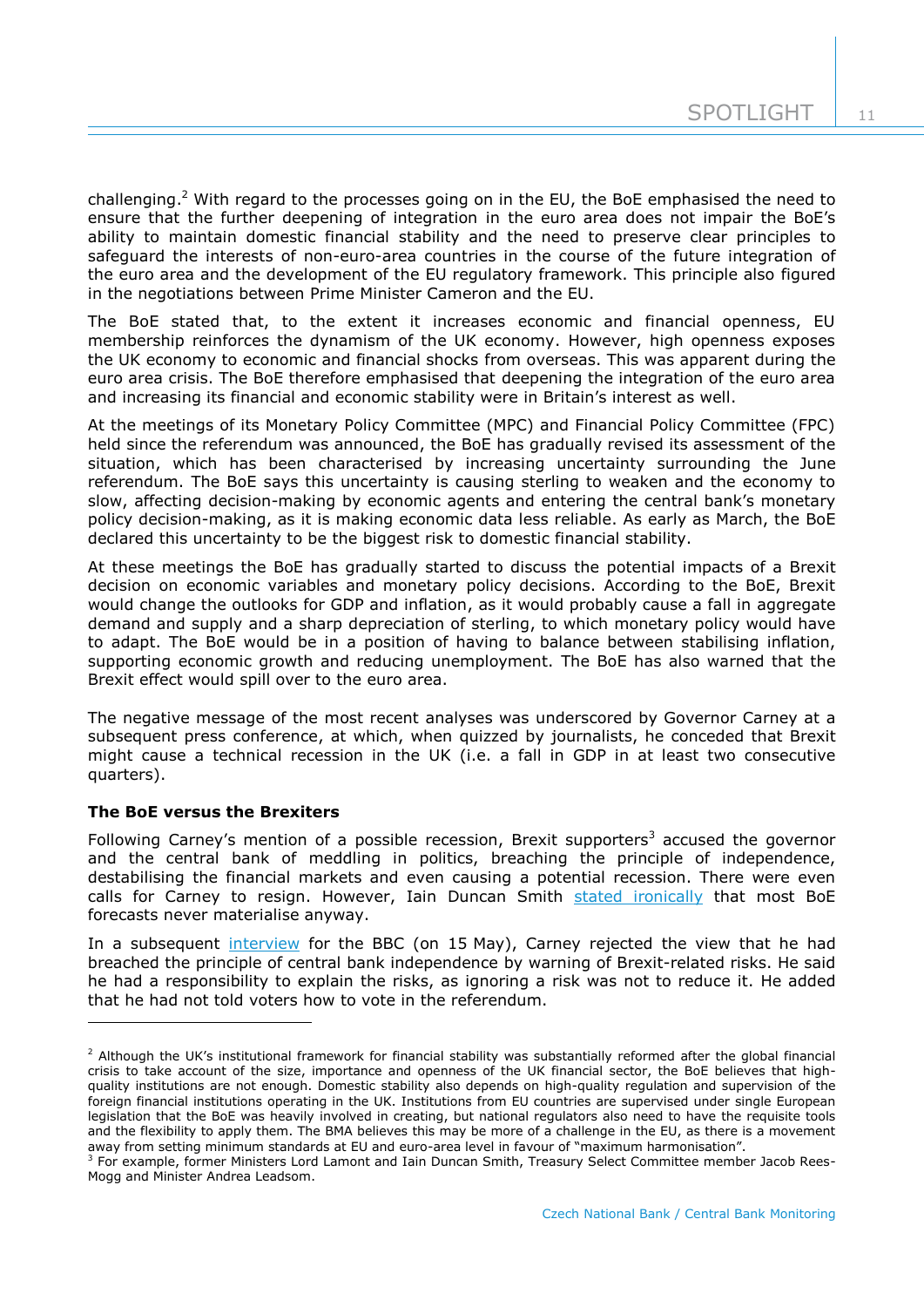At a hearing before the Treasury Select Committee on 24 May, Carney again defended the BoE's decision to warn about the economic risks of Brexit. According to Carney, it is important that the situation is understood not only by financial markets, but also by the general public. When asked by the committee whether the BoE was going to intervene further in the Brexit debate, for instance at its next monetary policy meeting (on 16 June, a week before the referendum), the governor said the bank had pointed to key Brexit-related issues and he did not expect any substantial change in communication. At the same time, Carney flatly rejected Jacob Rees-Mogg's accusation that the bank was taking sides or was under the influence of Chancellor George Osborne.

# **Conclusion**

On 23 June 2016, the people of Britain will decide whether their country will remain a member of the EU. The result of the referendum is not at all clear in advance, and many experts, politicians and institutions have joined the debate ahead of the vote. The remainers include Prime Minister David Cameron and his Chancellor, leading representatives of many European countries, and the US President. However, the leavers camp contains numerous leading British politicians, among them the former Mayor of London Boris Johnson and former Treasury Ministers Lord Lawson and Lord Lamont, along with many politicians from other countries, especially those from Eurosceptic parties.

As the referendum result will be irrevocable, numerous prominent institutions have become involved in explaining the impacts of a Brexit so that voters have enough objective information in time and do not decide solely on the basis of impressions and feelings. The Bank of England ranks among these institutions. Its warnings about the potential negative economic impacts of Brexit are an objective assessment of the situation, yet they have automatically provoked critical reactions from opponents of the EU. However, the bank is maintaining its impartiality in the debate and strongly rejects any accusations that it has breached its independence mandate. It is meanwhile preparing for both possible outcomes so that it can continue to pursue its objectives of monetary and financial stability.

## **References:**

| Bank of England: EU membership and the Bank of England, 21 October 2015                              |
|------------------------------------------------------------------------------------------------------|
| Bank of England: FPC statement from its policy meeting, 23 March 2016                                |
| Bank of England: Inflation Report, May 2016                                                          |
| Bank of England: Monetary Policy Summary and minutes of the MPC meeting ending on 11 May 2016        |
| Bank of England: Monetary Policy Summary and minutes of the MPC meeting ending on 13 April 2016      |
| Bank of England: Monetary Policy Summary and minutes of the MPC meeting ending on 16 March 2016      |
| European Council meeting (18 and 19 February 2016) - Conclusions, 19 February 2016                   |
| HM Government: Alternatives to membership: possible models for the United Kingdom outside the        |
| European Union, 4 March 2016                                                                         |
| HM Treasury analysis: the immediate economic impact of leaving the EU, 23 May 2016                   |
| HM Treasury analysis: the long-term economic impact of EU membership and the alternatives, 18 April  |
| 2016                                                                                                 |
| LSE - CEP (Centre for Economic Performance): The consequences of Brexit for UK trade and living      |
| standards, 18 March 2016                                                                             |
| National Institute of Economic and Social Research (NIESR): The economic consequences of leaving the |
| EU, 10 May 2016                                                                                      |

OECD Economic Policy Paper – [The Economic Consequences Of Brexit: A Taxing Decision,](http://www.oecd.org/economy/The-Economic-consequences-of-Brexit-27-april-2016.pdf) 27 April 2016 PWC: [Leaving the EU: Implications for the UK financial services sector,](https://www.thecityuk.com/assets/2016/Reports-PDF/Leaving-the-EU-Implications-for-the-UK-FS-sector.pdf) 14 April 2016

BBC, Bloomberg, Financial Times, Reuters